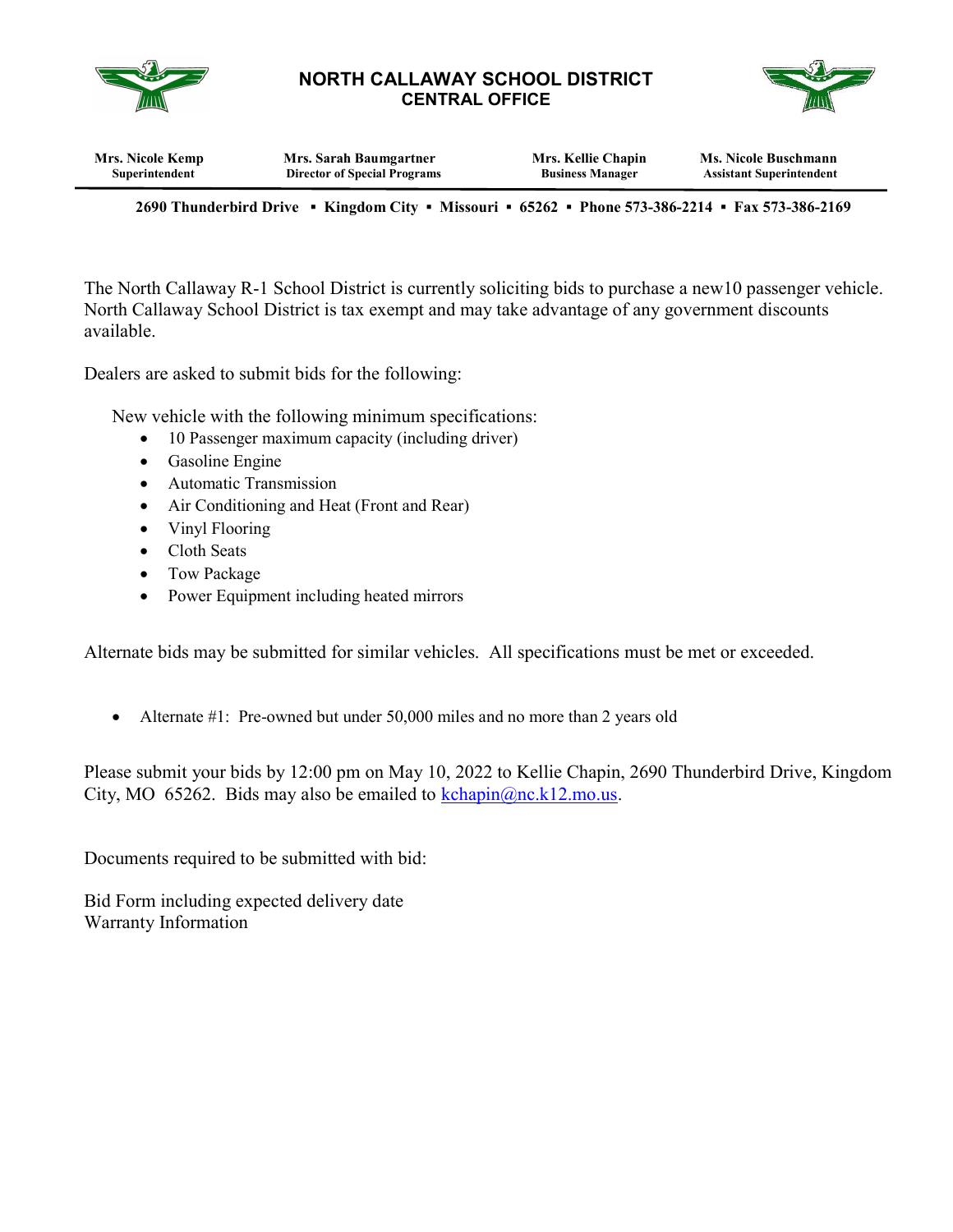## North Callaway 10 Passenger Vehicle Bid Sheet

Vehicle \_\_\_\_\_\_\_\_\_\_\_\_\_\_\_\_\_\_\_\_\_\_\_\_\_\_\_\_\_\_\_\_\_\_\_\_\_\_\_\_\_\_\_\_\_\_\_\_\_\_\_\_\_\_\_\_\_\_

Purchase Price (including all specifications) \$\_\_\_\_\_\_\_\_\_\_\_\_\_\_\_\_\_\_\_\_\_\_\_\_\_\_\_\_\_\_\_\_\_

Delivery Date: \_\_\_\_\_\_\_\_\_\_\_\_\_\_\_\_\_\_\_\_\_\_\_\_

Included in Price:

|                                       | Yes | $N_{\Omega}$ |
|---------------------------------------|-----|--------------|
| 10 Passenger incl. driver             |     |              |
| Gasoline Engine                       |     |              |
| <b>Automatic Transmission</b>         |     |              |
| $A/C$ and Heat (Front & Rear)         |     |              |
| Vinyl Flooring                        |     |              |
| Cloth Seats                           |     |              |
| Tow Package                           |     |              |
| Power Equipment (inc. heated mirrors) |     |              |

| Phone: |
|--------|
|        |
|        |
|        |
|        |
|        |
|        |
|        |
|        |
|        |
|        |